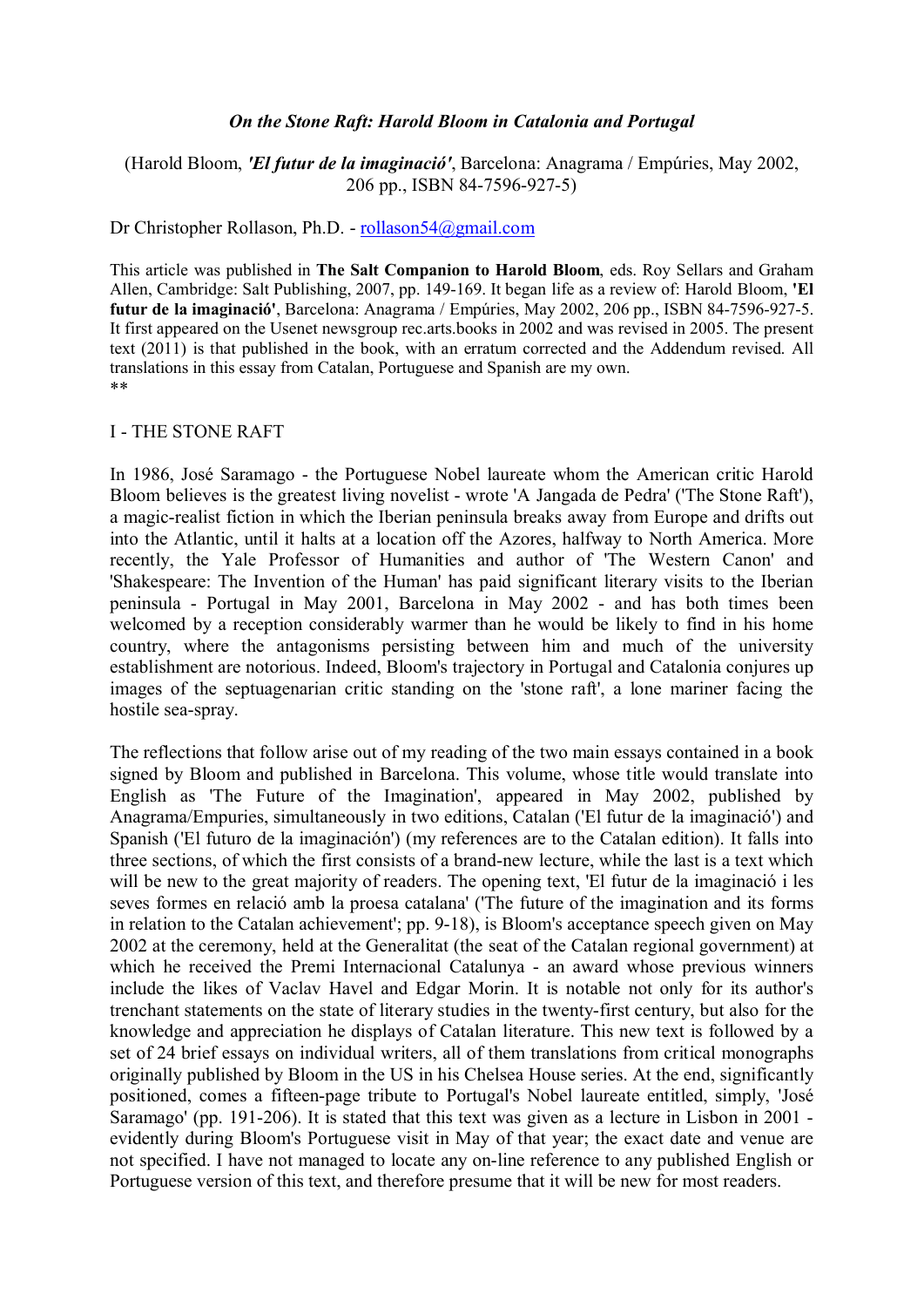I shall now proceed to discuss these two 'new' (opening and closing) essays, following which I shall offer some further thoughts on the issues Bloom raises in them; the latter comments will be backed up from my reading of a number of articles on and interviews with Bloom which have appeared in the Spanish-and-Portuguese-language press over the last two years, and which I have had the good fortune to locate on-line. As this material - book and articles - is not accessible to Anglophone readers who are not cognisant with Spanish, Catalan or Portuguese, I am offering this essay in the hope that it will be of interest and use to those who would like to know more about Harold Bloom's work on the literatures of the Iberianlanguage world, as well as the reception of his ideas in that cultural area. His controversial positions, as expressed in 'The Western Canon' and 'Shakespeare' - in defence of the literary tradition, against both political correctness on the left and religious fundamentalism on the right - are well enough known, but the particular context, i.e. concrete exposure to the literary of a specific language area, should help bring them into sharper focus.

#### II - HOMAGE TO CATALONIA

Bloom begins his Barcelona address with a polemical statement targeted on the epigones of modernism (and, by implication, of postmodernism too). He declares that, as one who 'grew up in the literary epoch of high modernism', he never accepted the belief of that period that human nature had somehow irrevocably changed near the beginning of the twentieth century thus throwing down the gauntlet to those who would read the literature of the past through the sole prism of the present and its immediate concerns. He goes on to make the by now expected complaints against 'the epoch of resentment and political correctness', and, in the same breath, to distance himself from the cyberutopians and their belief that network technologies will bring about a qualitative transformation of consciousness. For Bloom, what continues to matter is the printed page: indeed, he declares provocatively that 'the Internet horrifies me', seeing the plethora of on-line information as a nightmare of excess, an infinitely expanded version of the flood of unsolicited textual material with which, as America's bestknown literary critic, he has himself been inundated with for years in paper form. Consciously drawing on Jorge Luis Borges' anti-utopian visions of random, self-reproducing systems, Bloom paints a dark picture of the Internet as an 'immense ocean without form', 'a universal sea of chaos': 'the Internet has no form, unless it be that of one of Borges' labyrinths'.

Bloom is nonetheless far from believing that literature is dead. He has high praise for the works of such living novelists as José Saramago, Gabriel García Márquez, Philip Roth and Thomas Pynchon - a list which, containing two Americans but also writers from Portugal and Colombia, immediately points up the broadness of Bloom's critical vision and his visible distance from narrow notions of Anglo-Saxon cultural superiority. He fears, however, that in spite of the impressive performances of these and other novelists, the time may be approaching when the novel as we know it will be replaced, as the wheel comes full circle, by something resembling the pre-Renaissance romance which Cervantes was the first to transcend. Whatever happens to literature, Bloom reposes his faith for its future reception not in the universities but in the common, non-academic reader. The academic establishment, he believes, has abandoned virtually all notion of aesthetic or intellectual standards, and has become the prisoner of lobby groups. The only hope for criticism lies in the survival of what he calls of 'a group of advanced readers' - a kind of cultural rearguard (or vanguard?) who will preserve the reading of canonic literature as a minority pursuit.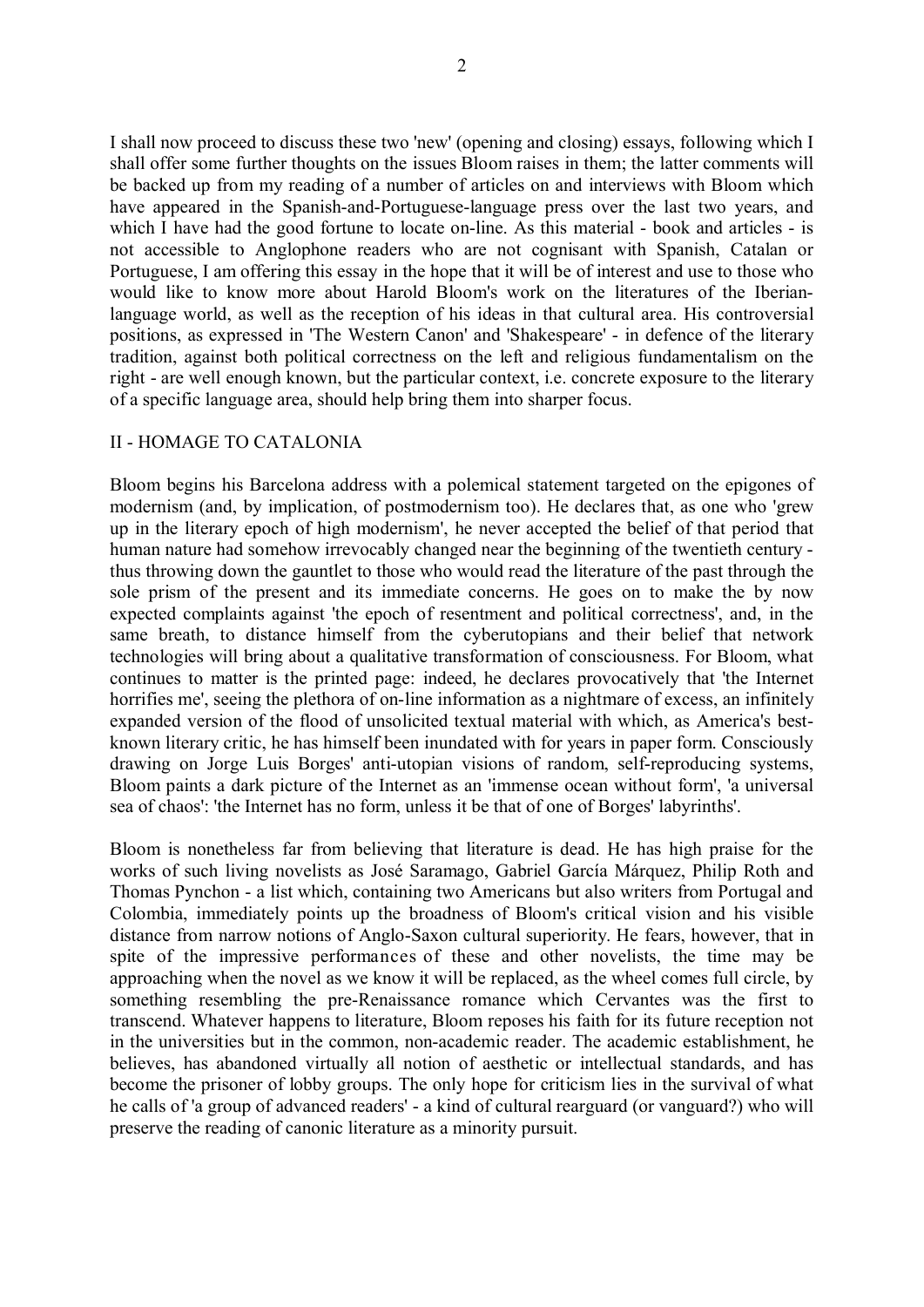3

In the second section of the address, Bloom pays tribute to the literature of Catalonia. Here too, it deserves stressing that he has made the effort to read (in translation), and to praise, a significant range of works from one of Europe's more obscure and marginal literatures indeed, one which does not even have the backing of a nation-state to promote it (unless one counts Andorra). Bloom lauds the late Salvador Espriu as 'an extraordinary poet by any international standard'. This homage to Catalonia, paid by Harold Bloom in admiration of a lesser-known European literature, will come as a surprise to many, although those who have looked carefully at the reading lists appended to some editions of 'The Western Canon' will have noted that half a dozen Catalan writers, including Espriu, already figured there.

Bloom also finds a significant analogy between the Catalan and Jewish traditions, recalling the medieval Catalan-Jewish mystical tradition as represented by the likes of Isaac the Blind of Gerona, and comparing the persecution of the Jews by the Nazis with the stifling of Catalan culture by the 'abominable Franco regime' ('Yiddish was destroyed by Hitler in the same way as Franco tried to destroy Catalan … the Catalans' struggle to preserve their literary culture and their language is very similar to the Jewish effort to keep their linguistic and literary identity'). It should be recalled here that, secular Jew though he is, Bloom's Jewishness has very deep roots in his family history: his father, who hailed from the large Jewish community in Odessa (now in Ukraine), which also produced the remarkable writer Isaac Babel, and his mother, born in a shtetl [Jewish community] near Brest-Litovsk (now in Belarus), were firstgeneration emigrants, and the young Harold grew up in an Orthodox Jewish New York household where only Yiddish was spoken indoors.

Meanwhile, Bloom's detractors might care to note what this speech tells us in general about the open-ended nature of his canon, his willingness to include writers from lesser-known literatures and minority linguistic areas. He certainly believes canonic status can only be granted on strict criteria of merit, but a canon with a seat for Salvador Espriu is surely no exclusive gentlemen's club. Bloom's literary internationalism contrasts sharply with the Anglophone insularity which more often than not afflicts critics from the planet's hegemonic language area: in Britain, in particular, it would be difficult to imagine a major critic, alive or dead, whether F.R. Leavis, Raymond Williams, or even a proclaimed internationalist like Terry Eagleton, taking up the cudgels for Catalan literature.

### III - HERE THE SEA ENDS

A similar positive internationalism illuminates Bloom's Lisbon lecture on José Saramago, whom, it is clear, Bloom today considers to be the greatest writer of fiction alive: 'the most impressive living novelist on our planet, who overshadows all other living Europeans and all Americans too, whether they write in English, Spanish and Portuguese' (Bloom admittedly here fails to mention Asians or Africans, but the thrust of his point is clear). Again, to the well-informed this will not come as a complete surprise. Bloom's interest in Portuguese literature was visibly manifested in 'The Western Canon', which featured a section on Fernando Pessoa, Portugal's great twentieth-century poet, and the reading lists at the end of that book included a number of Portuguese texts, including the national epic, Luis de Camões' 'Os Lusíadas' ('The Lusiads'), and just one novel by Saramago, his remarkable historical novel of 1982 'Memorial do Convento' (known to English-speaking readers as 'Baltasar & Blimunda'). Since then, Bloom has quite clearly made a point of reading right through Saramago's *oeuvre*, albeit in translation (his reading knowledge of Portuguese is, he says, not on the level of the novelist's complex style). The present text is not, in fact, Bloom's first on the Portuguese writer: a study of 'O Evangelho segundo Jesus Cristo' ('The Gospel according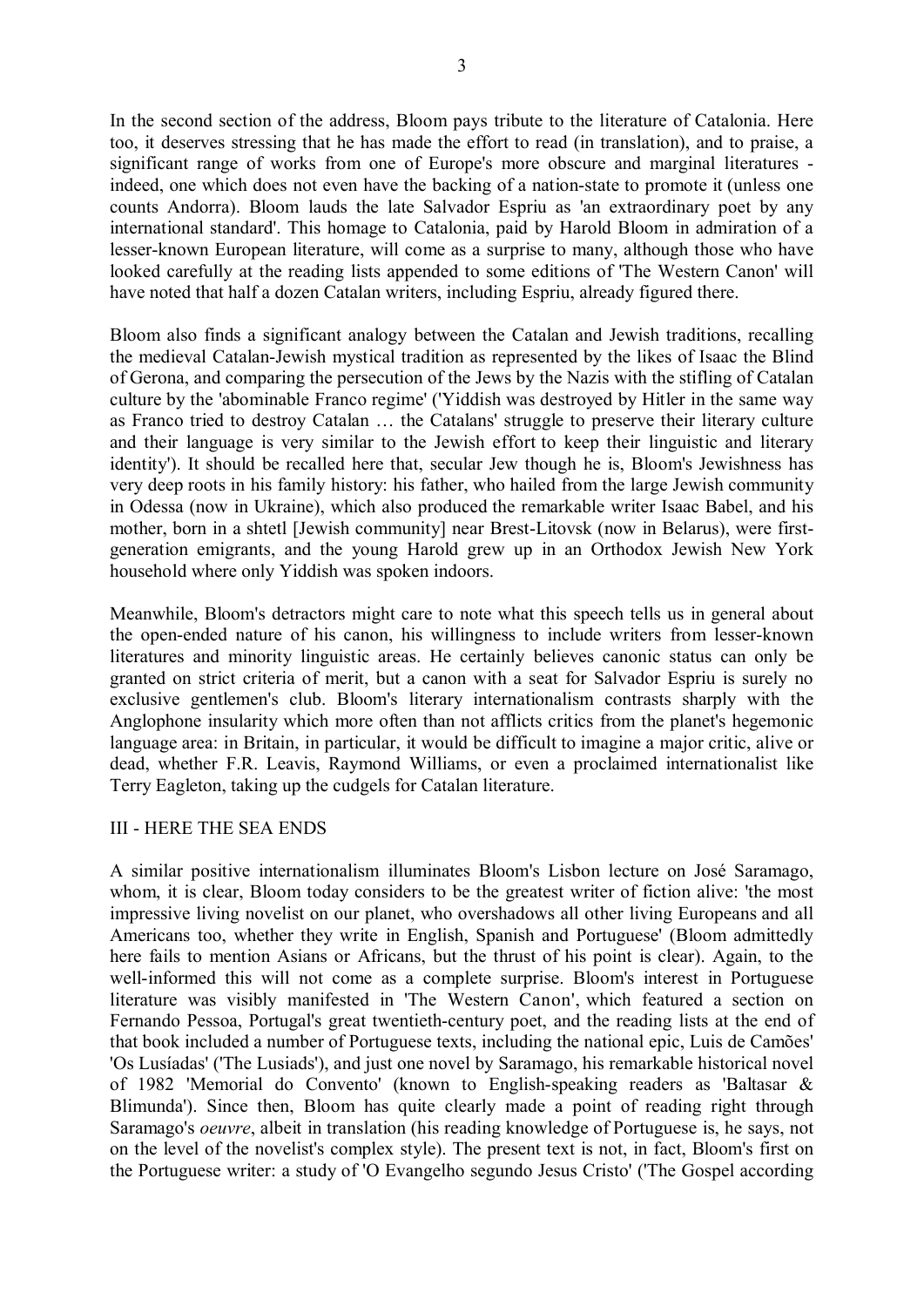to Jesus Christ'), entitled 'The One with the Beard is God, the Other is the Devil', appeared in 2001 in No 6 of 'Portuguese Literary & Cultural Studies' (published by the Centre for Portuguese Studies and Culture of University of Massachusetts at Dartmouth).

Bloom begins by comparing Saramago's work to the ocean, the archetypal image of Portuguese letters as also sung by Camões and Pessoa: 'Re-reading Saramago, I always feel like Ulysses endeavouring to grasp Proteus, the metamorphic god of the ocean: at all moments, he eludes my grip'. He here appears to evoke the opening of Saramago's 'O Ano da Morte de Ricardo Reis' ('The Year of the Death of Ricardo Reis'), which begins with the words 'Here the sea ends and the earth begins' (themselves harking back to Camões), while also highlighting the tale-teller's supreme unpredictability, the mutability of his writing from one novel to the next. While identifying 'O Evangelho segundo Jesus Cristo' as Saramago's master-work, and 'História do Cerco de Lisboa' ('History of the Siege of Lisbon') as his own personal favourite, Bloom dispassionately runs through the sequence of novels from 'Memorial do Convento' onwards, up to the neo-Kafkaesque 'Todos os Nomes' ('All the Names') of 1997; he admits that he has yet to get to grips with Saramago's [then] most recent novel, 'A Caverna' ('The Cave'), which ironically juxtaposes Plato with the modern world of shopping-malls, as the English translation had (at the time of his lecture) still to come out.

While he is scarcely unaware of Saramago's political stance as an unrepentant communist militant and a passionate foe of market-led globalisation, Bloom prefers not to view his subject in ideological terms, affirming: 'Saramago is a free man, and his books exalt freedom, typically representing the appalling alternatives to it'. He focuses chillingly on the novelist's ability to stare totalitarianism in the face, in a country which, from the Inquisition to the Salazar dictatorship, has, alas, not lacked in examples of that phenomenon: he sees 'Memorial do Convento' as 'Saramago's historical novel of the sentiments, set in the fear-inspiring Portugal of the early eighteenth century, a country still untouched by the Enlightenment', a social and ideological universe whose motto is, in the novelist's words, 'Either shut up or burn'; and he shows how 'O Ano da Morte de Ricardo Reis', Saramago's dark, dense evocation of Lisbon in the 1930s, is impregnated with 'the cosmos of the great poet Pessoa and that of the fascist dictator Salazar', in one and the same paradoxical vision. For Bloom, if in the first novel 'Saramago prophetically dispatches Portugal, the Catholic church and the monarchy to the hell of history', in the second, 'we are back in hell, and now it's the historical Portugal of December 1935, with Salazar in power and Spain on the point of succumbing to the fascist usurpation.' We may note how, here as in his paean to Catalan literature, Bloom has no time whatever for General Franco; we may also note how his Jewish roots are - in Portugal as they were in Catalonia - stirred, here in 'Memorial do Convento' by the character Blimunda, 'the half-Jewish witch', an illiterate but magically gifted woman of the people. He further notes in passing - in relation to 'A Jangada de Pedra' ('The Stone Raft') - that Saramago is marked by the (benign) influence of an earlier magic-realist master, the Cuban Alejo Carpentier although, curiously, he fails to draw attention to certain images (a proletarian hero mutilated in the arm; a monument built by the forced sweat of the people) that provide a strong continuity between 'Memorial do Convento' and Carpentier's remarkable novel 'El reino de este mundo' ('The Kingdom of This World').

Coming to Saramago's later novels - which are for the most part no longer located in an identifiable Portuguese context, but set either elsewhere (a quasi-biblical Palestine) or nowhere (in the depersonalised land of allegory) - Bloom distils the essence of each in a few words. He compares 'O Evangelho segundo Jesus Cristo' favourably to D.H. Lawrence's provocative re-write of the resurrection story in 'The Man Who Died', and declares: 'The God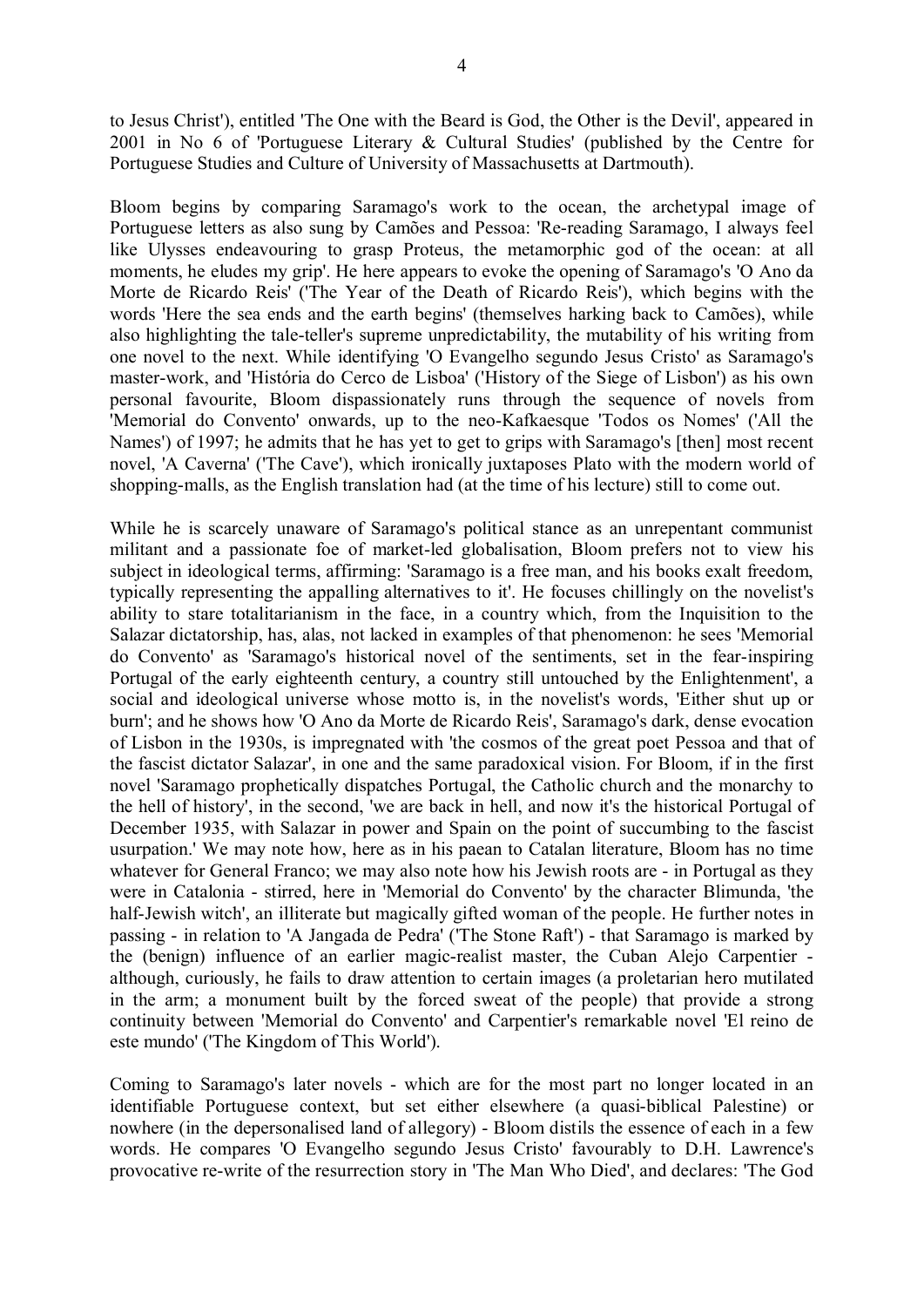of his "Gospel" certainly deserves refusal: he is the most disagreeable person in all Saramago' (thus, be it said, creating a Bloom-Saramago axis that joins forces with Salman Rushdie in saying no to the contemporary bien-pensant orthodoxy that uncritically counsels 'respect for religion'). He reads the terrifying 'Ensaio sobre a Cegueira' ('Blindness') as a 'parable of the perpetual possibility of the return of fascism, or its advent', adding that if asked to choose between this novel and Albert Camus' 'La peste' ('The Plague'), he 'would opt for Saramago'. Finally, Bloom lauds 'Todos os Nomes' ('All the Names'), Saramago's fictional interrogation of the universe of bureaucracy, as a latter-day, and more hopeful, re-creation of the world of Franz Kafka. It is abundantly clear from the comparisons Bloom deploys - Lawrence, Camus, Kafka - that he considers the Portuguese Nobel laureate to be the equal of the twentieth century's most respected masters of fiction: at a time when many in the academy deny the very notion of literary value, Bloom the critic unflinchingly assumes the role of defender and, indeed, maker of reputations, concluding: 'I, as a literary critic, gain encouragement from the wisdom of Saramago'.

### IV - THE PRESS PAYS TRIBUTE

Bloom's two 'new' lectures in this volume may be further illuminated by reference to selected elements from the clutch of articles on and interviews with him which appeared in the Iberianlanguage press and electronic media, tying in with his visits, in 2001 and 2002. These texts, apart from clarifying Bloom's positions on various subjects, chronicle a number of significant events: in particular, on 27 May 2001 Harold Bloom was awarded an honorary doctorate by the University of Coimbra, Portugal's oldest seat of learning, in the presence of and with the sponsorship of José Saramago. In the next section, I shall offer the anglophone reader a digest of the salient points from the following press texts, translating all quotations from Spanish or Portuguese into English (I have chosen seven texts - five in Portuguese, two in Spanish; each full reference is preceded by a codeword that will serve to identify it afterwards):

*Almeida*. Catarina Solano de Almeida**,** 'Ser um génio literário não implica ser inteligente para outras coisas' ['Literary genius doesn't guarantee intelligence in other fields'], website: SIC Online, 1 September 2002 - http://www.sic.pt/article4540visual4.html (this article is a paraphrase of statements made by Bloom in an interview with the Chilean newspaper 'El Mercurio')

*DN*. 'Uma "lança" cultural nos EUA' ['A thorn in America's cultural flesh'], 'Diário de Notícias', 22 May 2001 - reproduced on Lusoplanet website, http://lusoplanet.free.fr/noti0105.htm

*Júnior*: António Júnior, 'Harold Bloom - Um autor a que não podemos ficar indiferentes' ['Harold Bloom, an author to whom no-one can be indifferent'] - website: Blocos On Line (Brazil), 2001 - http://www.blocosonline.com.br/entrev/entrev03.htm

*Moret*. Xavier Moret, 'Harold Bloom, crítico literario: "Los lectores están en peligro de desaparición"', ['Harold Bloom, literary critic: "Readers are an endangered species"'], 'El País', 22 June 2002, reproduced at website: literaturas.com, http://www.literaturas.com/haroldbloom.htm

*Najmías*. Daniel Najmías, 'El boom Bloom: Harold Bloom en Barcelona' ['The Bloom boom: Harold Bloom in Barcelona'], 'Barcelona Review', No 30, May-June 2002, http://www.barcelonareview.com/30/s\_dn.htm

*Queirós*. Luís Miguel Queirós, 'Só Falta Começarem a Partir-me Os Vidros das Janelas' ['Next thing they'll be smashing my windows']**, '**Público', 26 de Maio de 2001 - republished on terravista.pt site, http://www.terravista.pt/Bilene/5099/bloom2.htm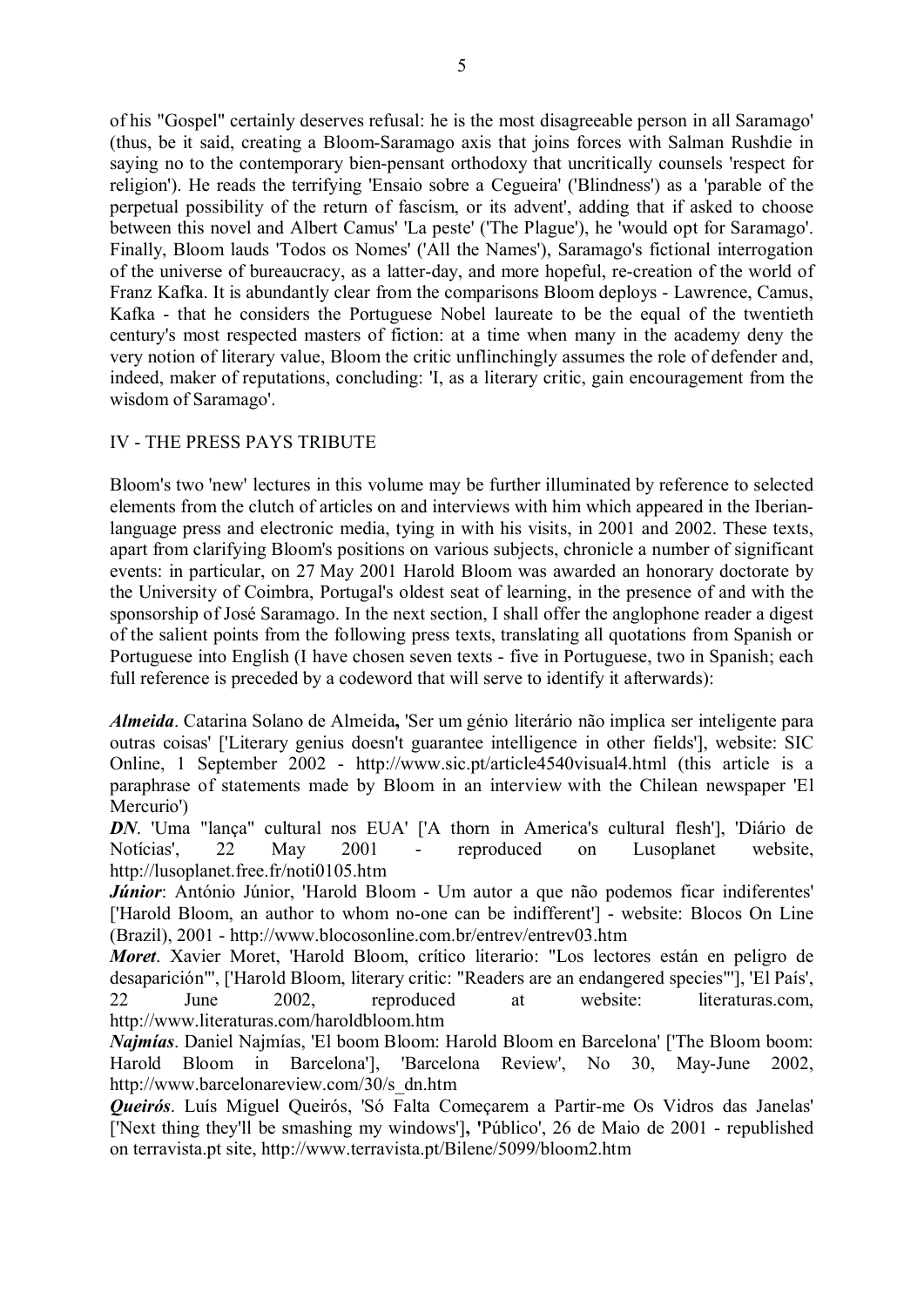*Sobrado*. Jorge Sobrado, 'O Futuro passa por ... Shakespeare' ['The future is … Shakespeare'], site of Feira do Livro do Porto (Oporto Book Fair), 2001 http://feiradolivro.clix.pt/prt/g\_img/programa/programa\_eventos\_02.html

#### V - THE CRITIC SPEAKS

The first point to be stressed from the reading of these press texts is the way in which they underline Bloom's enthusiasm for the literatures of the Iberian world. Thus, he tells Júnior: '"The [doctoral] ceremony in Coimbra was extraordinary and eloquent - an incentive to me to go on learning more deeply about the Portuguese literary tradition. I've already written pieces on Camões and Eça [de Queiróz or Queirós]. I believe that [Eça's] 'The Maias' is a work of sublime beauty, one of the finest European novels of the nineteenth century"; and Júnior, in return, notes that Bloom's popularity in Portugal may not be unrelated to his declared interest in that nation's great writers: 'People in Portugal are delighted at your high opinion of Fernando Pessoa and José Saramago'. Elsewhere, in the article by [Luís] Queirós, we are told that Bloom considers Camões' neo-classical epic 'Os Lusíadas' to be "a great poem extraordinary powerful and disturbing, better by far than all of Virgil"; the DN article adds that 'Bloom has written the introduction to a translation of Eça's "A Relíquia" ["The Relic"], slated for publication in the US in the autumn [of 2001]'; Almeida adds that 'among those whom he believes to be the greatest literary geniuses, the likes of Shakespeare, Balzac, Cervantes or Hemingway, the critic [Bloom] has no hesitation in including the Portuguese writer José Saramago'; while Sobrado reports: 'A careful reader and confessed admirer of the Portuguese author, Harold Bloom declared him to be a "great writer", even comparing him with Cervantes' (one may guess that Bloom was here thinking of Saramago's picaresque, pan-Iberian and, indeed, quixotic narrative 'A Jangada de Pedra'). For Spanish literature, we may, then, note Bloom's recourse to Miguel de Cervantes as a point of reference; while for Catalan literature, Moret quotes Bloom as declaring: "'The Nobel committee is guilty of many errors, and one of those was not to have given the prize to Salvador Espriu. I believe he deserved it'".

On the more specific details of the Bloom-Saramago connection, we learn from Sobrado that, at the Oporto Book Fair in May 2001, 'Bloom was unstinting in his praise for Portugal's literature Nobel, José Saramago, with whom he says he regularly exchanges correspondence'. Still on his relationship with the Portuguese writer, Bloom further tells Queirós: '"I regret the fact that I don't speak Portuguese. On the few occasions when I've met Saramago, we had considerable difficulty in communicating. I manage to read Portuguese, but I find it difficult to pronounce, and his English is non-existent. And so we ended up speaking in a crazy mixture of French, Italian and Spanish. Saramago is a great writer and a most engaging person"'.

One might be forgiven for supposing that, defying the language barrier, novelist and critic have indeed formed a Bloom-Saramago alliance in defence of the literary tradition and its value for today's world. However, all is not plain sailing when non-literary controversies raise their head. On the vexed subject of Middle Eastern politics, Almeida quotes some sharp words from Bloom on his Portuguese friend's anti-Israel line: "'Saramago was in Ramallah [in March 2002] and said that what he'd seen was a latter-day Auschwitz. Such a statement is absurd and unforgivable … when he talks politics, the old Stalinist stereotype is always there'". It is clear that Bloom the critic makes a clear distinction between Saramago the novelist and Saramago the political animal - as, it might be recalled, an intelligent Marxist critic such as Georg Lukács does in the converse direction, drawing a sharp line between Balzac's monarchist politics and his novelist's genius.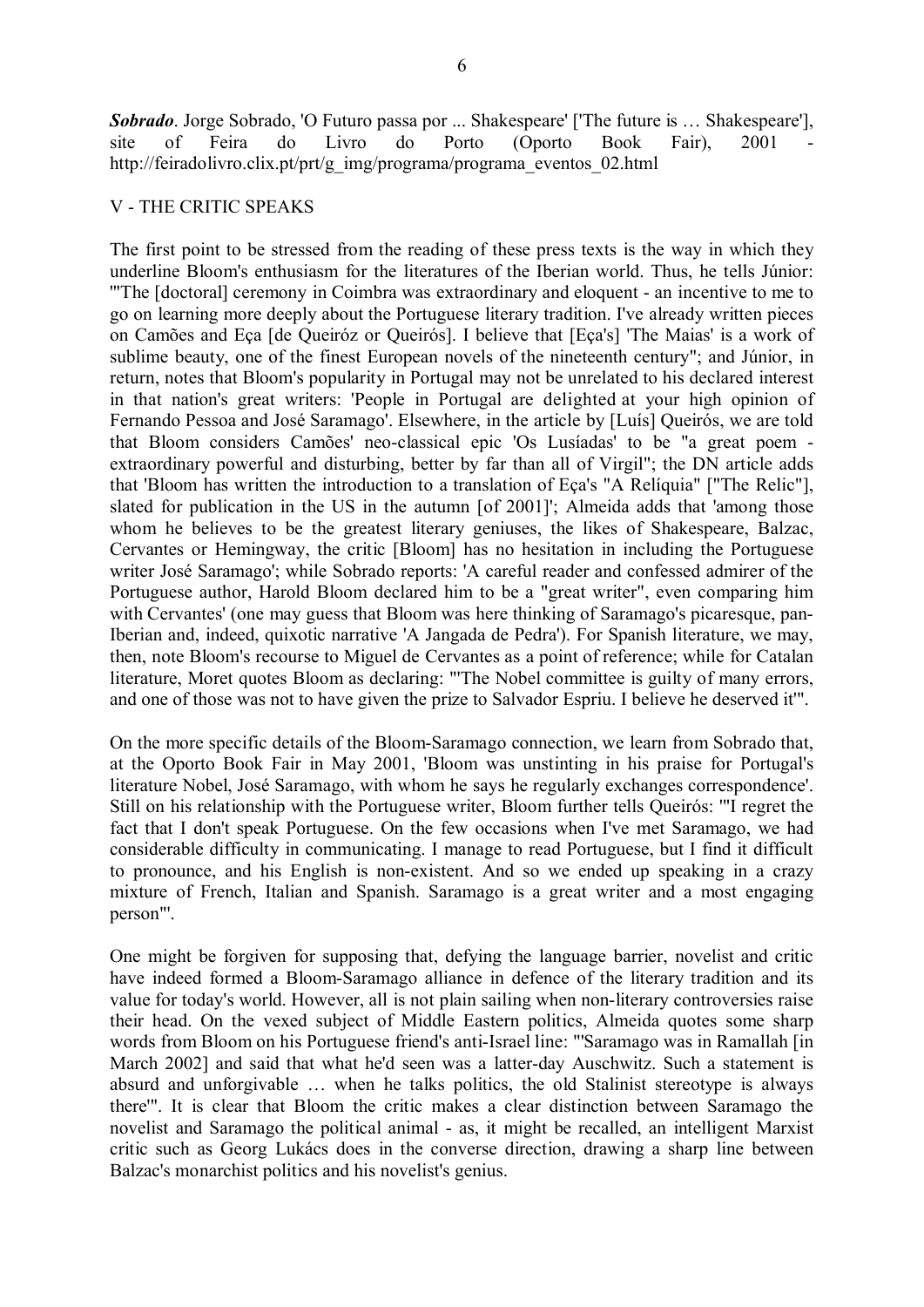This brings us to the question of Bloom's own wider political views, and it emerges from these documents that, while he certainly has no time for unreconstructed Stalinism or (unsurprisingly) for the pro-Palestinian world-view, he is equally no admirer of the neoconservative, hard-right forces that now rule America. On Bloom's views on the present President of the United States, Almeida comments: 'In the opinion of this US citizen, George W. Bush "is a semi-illiterate fascist" who might as well be the character Polonius from "Hamlet"'. Junior informs us that Bloom 'was invited to receive an honorary distinction at Yale's 300th anniversary celebrations, but decided not to go and to accept Coimbra's honorary doctorate in person instead', and quotes Bloom's own explanation for his choice: '"His majesty Bush was to be one of the recipients at Yale. I decided I would rather not be there, and I have no regrets … George Bush II embodies the worst imbecility that exists in the USA, something which is quite beyond my comprehension"'.

On the Internet, Bloom's position as expressed in these texts is at best lukewarm and at worst downright hostile. Sobrado's report on his address at the Oporto Book Fair cites remarks that are quite as acerbic as those in Bloom's Barcelona speech. The sea-of-chaos image recurs: 'Bloom declared peremptorily that the Internet is an "ocean of chaos, an ocean of death", which makes it impossible to read properly or to make any qualitative distinction between the works "afloat" on it. He concluded that from the literary viewpoint "the Web will not contribute anything of value"'. To Moret, however, Bloom is a shade more conciliatory, declaring: '"For a decently educated young person, the Internet may be a very useful tool. I'm glad to know that there's valuable information of every kind there on the Internet, but someone who uses it without the right educational background runs the risk of drowning in an ocean of information. When I read about the World Wide Web I can't help thinking of a huge spider's web trapping the unwary'".

On another manifestation of the vicissitudes of text in the modern world, namely Joanne K. Rowling's Harry Potter books, Bloom confesses to Moret: "'I've read 'Harry Potter and the Philosopher's Stone'. It's so badly written! It's full of clichés and repetitions. Frankly, I was most disappointed. If the Harry Potter books are now the most popular books in the world, then we've got a terrible problem'"; and, in the same vein, he tells Queirós: "'Of all my writings in recent years, the one that caused the greatest furore was a small article in which I said, actually in a quite kindly tone, that the Harry Potter books have no value whatever, neither aesthetic, psychological or any other kind"'.

If we now move centre-stage to consider Bloom's main preoccupations, we find that these articles, inevitably, touch on Bloom's defence of the Great Books, his hostile relationship with the dominant orthodoxy in American universities, the 'right-wing' label pinned on him by certain influential lobbies, and the book of his that sparked off the entire conflict, 'The Western Canon'. On the polemical issue of his own position inside the US academy, Blooms tells Moret: '"In the circles I move in, they treat me as a controversial critic. I don't feel that I am, but this must be a sign that something is not right'"; and he declares to Queirós: '"If I'd been born in 1970, they'd never have given me a job. Even if I were ten times more gifted than I am, no-one would take me on, because my opinions aren't acceptable"'. Estranged from the academic establishment of which he is nominally part, Bloom finds solace in what he finds to be the more open-minded company of the common reader. He confides, again to Queirós: '"Around 1990 I came to the conclusion that there was no point in writing for an academic public. I went back looking for the general public - and I discovered that it existed. There are readers out there - thousands of them, all over the world"'.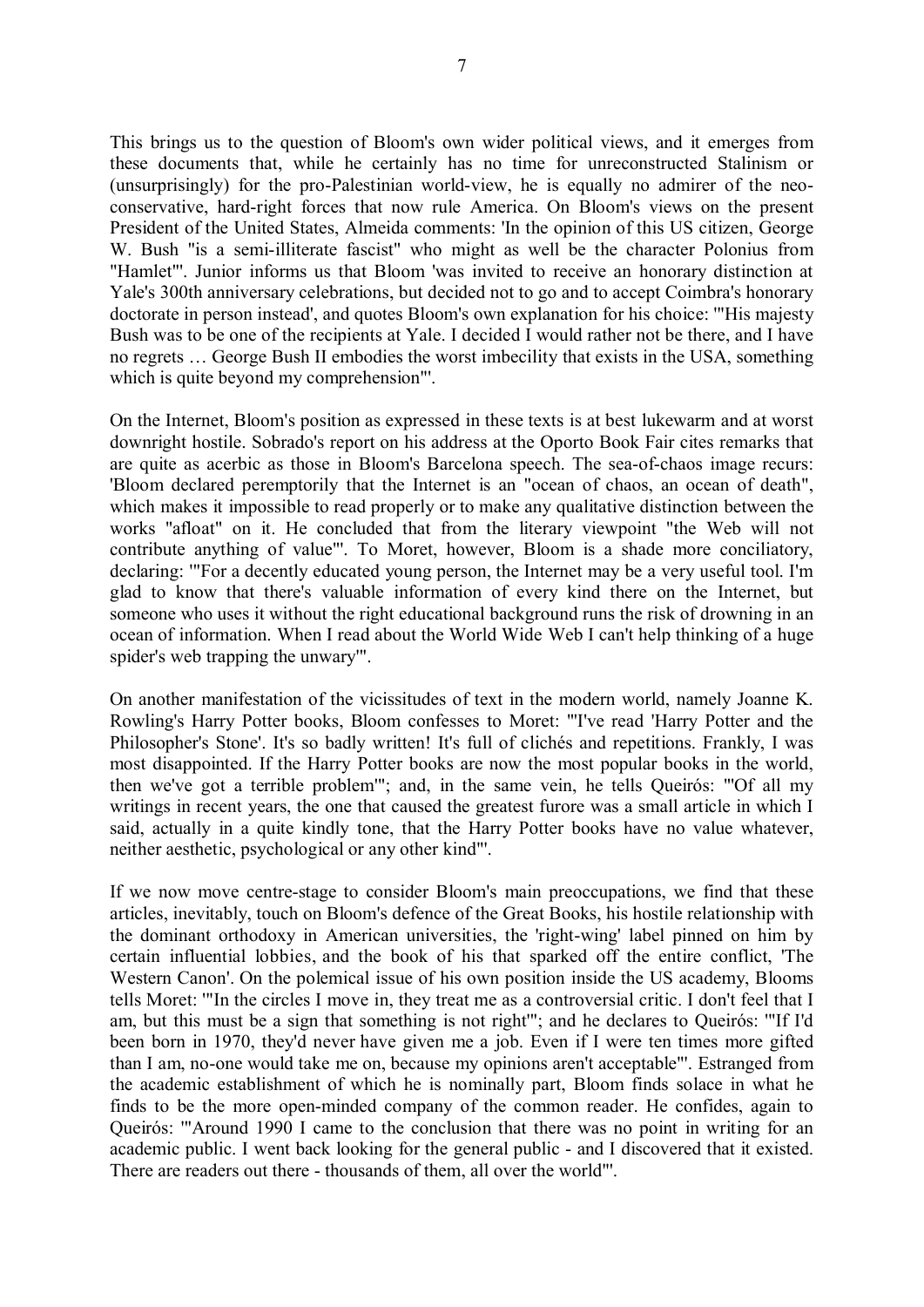8

Meanwhile, Bloom's strictures against political correctness in literary studies remain as harsh as those which he gave voice to in 'The Western Canon'. He states to Moret: '"For years now, literature hasn't been taught decently in my own country or in any English-speaking country. If things go on like this, with the teaching of literature subordinated to gender, race, sexual preferences or political opinions, in the end society will self-destruct"'. Najmías, meanwhile, makes the salutary point (often overlooked by commentators) that in reality Bloom's polemic in 'The Western Canon' was directed as much against the right (read: the Christian fundamentalists) as the left (read: the politically correct): '[that book] raised the hackles of the members of the lobbies, on both the right and the left, whom Bloom accused of politicising literary studies and criticism'. Still on that book, Bloom makes an important clarification in the interview with Queirós. Some, but not all, editions (among them the 1995 UK paperback) include, apart from the twenty-six main author studies, a much more extensive set of reading lists in (mostly) western literature, from Homer and the Bible to the present day. Bloom explains why some editions lack these lists: "'Those lists have nothing to do with me. I was obliged to include them, but I repudiated them a good while back. I decided to remove them from the book, and so they're not there in the Swedish or the Italian translation, although you will, unfortunately, find them in the Portuguese and Brazilian editions. My publisher and my agent banded together to persuade me that the book could only be published with those lists and so, in protest, I wrote them off the top of my head, without looking up anything'".

To Queirós, Bloom relates an incident which, he feels, encapsulates the antagonism between his concept of literature and the world-view of his opponents: ''Three years ago, I gave some lectures at the University of California, which is an extremely politically correct place (…). In the middle of one of my lectures, suddenly the hall literally exploded. They even wanted to lynch me, all because, in the end, I told the truth. I turned to them and said: 'A lot of you in this room are teachers of literature, but you don't really care about literature. If you commission a table from a carpenter who happens to be Mexican-American, or Marxist, or gay, and he hands you over a table that collapses on its legs, you'll return it and ask for your money back. Yet you're more than happy to accept books with no legs to stand on. You're totally hypocritical. There are quotas for women, blacks, Mexicans and gays in law and arts faculties, but not for medicine. You know why? Because if you politically correct folk were on a hospital table for a brain operation, and the doctor who was about to operate on you was a devastatingly attractive black lesbian - I'm trying to be as offensive as possible - who you are told got her qualifications thanks to her ethnic origin and her sexual orientation, all of you would run out at once'. The whole room started shouting at me: 'Racist! Fascist!' And I shouted back at them: 'All you are is a bunch of low-down nuisances. You don't have a single rational argument to throw back at me. You're a crowd of perfect swindlers. The whole lot of you would run out of the operating theatre.' It was war. But is there any more socially repugnant idea than to claim that it's more helpful for a young woman from Cape Verde who comes to live in Portugal to read her fellow nationals' books, however bad they are, than Eça or Almeida Garrett? Another day, I was speaking about five of my favourite poets: Whitman, Pessoa, Lorca, Hart Crane and the wonderful Luis Cernuda. All of them were gay, but why should I have to care whether they preferred to go to bed with men or women?'"

# VI - THE WORD IN THE MODERN WORLD

The above incident might suggest to some that the gulf between Harold Bloom and the selfstyled representatives of today's modernity may simply be unbridgeable - that where two positions are irreconcilable to such a degree, no dialogue can exist and nothing can be done.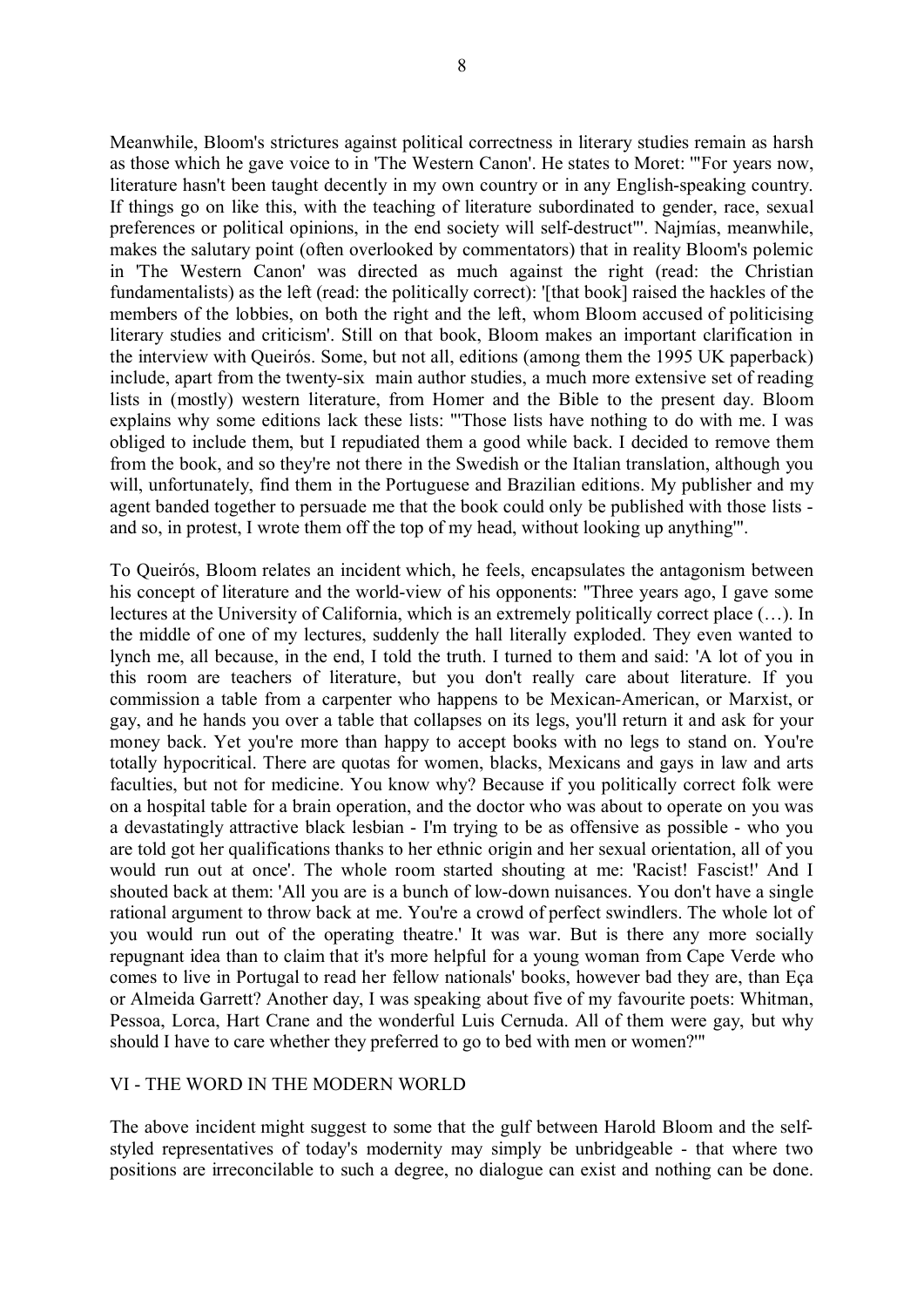However, if we retrace our steps and consider various of Bloom's positions, as expressed in the material introduced in this essay, in a globally-oriented context, the outlines of a more inclusive perspective may emerge.

Bloom defends the written word, but appears particularly resistant to its present-day recasting via the new medium that is the Internet: while some of his pronouncements on the network universe are more conciliatory than others, his general position is clearly hostile. It is true that intelligent use of the Internet for research purposes requires the capacity to select, filter and assess the masses of material available on-line, but Bloom surely underestimates the usefulness of the medium for literary study. The World Wide Web allows readers to download, read, keep, annotate and study large numbers of classic works of literature, and to track down quotations and references with unrivalled speed and accuracy (the same is true for CD-Rom versions). An electronic version of a novel is - unlike a stage, film or television adaptation - not a transposition of the text into the language of a different medium, with all the distortion that can entail; it is a reproduction of the existing text, within another medium, certainly, but with no distortion of the original message and with certain 'value-added' elements such as search capacity. An electronic text of 'Don Quixote' is still Cervantes' novel, in a way that a stage version like 'Man of La Mancha' is not; it is more like Pierre Menard's 'rewritten Quixote' in Borges' celebrated story: transcribed word for word for the readers of another age, superficially different yet ultimately still the same. In addition, with the rise of the Internet the cunning of history has brought about an unexpected resurgence of, precisely, that common reader whose intuitions Bloom says he now values well over those of the academy. Today, any computer-literate reader of books can post a review on any of numerous popular websites (Amazon and its imitators) or Usenet groups, so becoming his or her own critic and bypassing the official critical establishment altogether. The contours of a new reader-centred criticism are likely to become visible as our new century progresses, and it seems somewhat misplaced that a critic like Bloom should not be taking due note of this immensely positive development. Large swathes of the Internet are and will remain essentially text-based: the superficial difference between printed page and screen is no greater than that between papyrus and parchment, or vellum and paper. The new medium, in stark contrast to its audiovisual predecessors, has all the potential, *pace* the still-voluble disciples of the late Marshall McLuhan and his increasingly beleaguered world-view, to redeem the power of the written word for the coming generations - to transform and deepen it, while in no way abolishing it, thus repeating Gutenberg's quantum leap on a new and more powerful plane.

At the risk of appearing to compare great things with small, I now beg leave to move from the Internet to Harry Potter, and to question the usefulness of Bloom's critical positions over another latter-day manifestation of the written word. The analogy between Joanne Rowling's parallel world of witchcraft and the virtual universe of cyberspace may in fact not be so farfetched as it might seem. The Potter books are, on one level, about the hidden potential of alternative forms of networking, and, like the electronic networks, they have given a remarkable and surprising boost worldwide to the allegedly 'out-of-date' medium of text, breaking through the barrier of anti-book prejudice and encouraging children to read as no other contemporary fictions have. Indeed, Joanne Rowling and Tim Berners-Lee may yet prove to be the two great anti-McLuhans of the new millennium. In such a context, Bloom's dismissal of the Potter books could come across as short-sighted and unfair. By denying their literary value, he aligns himself with José Saramago, who is, as it happens, another of J.K. Rowling's detractors (although, by contrast, such eminent figures from the world of letters as the critic George Steiner and the novelist Mario Vargas Llosa have praised her books). It may be added that the repetitive and formulaic element which displeases Bloom in Rowling's style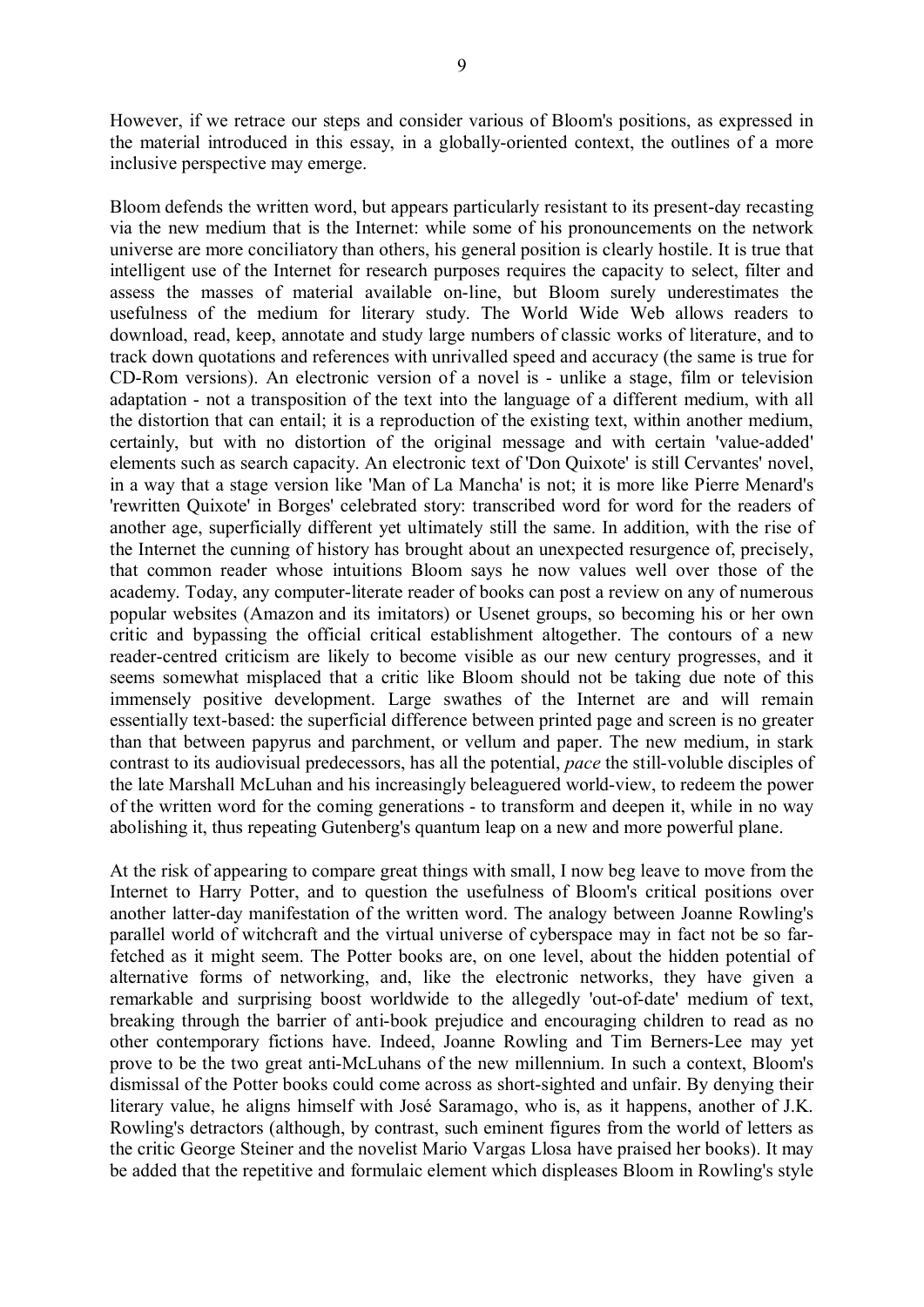may be linked to the fact that they are at least partly intended for oral delivery (as bedtime stories), and thus stand at a particular intersection point of written and spoken word which, a more sympathetic critic might argue, could suggest comparison with the similarly formulaic works of Homer!

On the vexed question of the 'Western Canon versus political correctness' debate, it needs pointing out that, despite the white heat that fires Bloom's attacks on his adversaries (and theirs on him), the canonic gospel according to Bloom is in fact much more inclusive than some might think. This is very clear from the reading lists appended to some editions of 'The Western Canon', which include large numbers of texts (not exclusively western) and writers, both male and female, from an enormous range of times and places, and it seems unfortunate that Bloom has chosen to suppress those lists, thus generating unnecessary misunderstandings. His canon is infinitely more generous than that of F.R. Leavis, who seemed bent on whittling down the ranks of the great writers to the tiniest of elites. Nor are there many Anglophone critics - above all from faculties of English rather than modern languages - who have shown the openness towards foreign-language literatures, including lesser-known ones, that Bloom has manifested in embracing Spanish-, Portuguese- and Catalan-language writers. His interest in Latin American literature even connects him to the wider area of postcolonial studies (this aspect could be usefully strengthened were Bloom to pay more attention to the parallel phenomenon of Indian and 'Anglo-Indian' writing, from R.K. Narayan to the likes of V.S. Naipaul, Anita Desai, Vikram Seth, Vikram Chandra, Manju Kapur or Salman Rushdie, which has, like Latin American writing before it, achieved worldwide recognition not by quotas but by merit). Indeed, even if Bloom would no doubt reject the concept of 'postcolonial studies' as such, the global reach of his interests can objectively bear linking with the concerns of that movement; and there are even curious similarities between his technique, in 'The Western Canon', of revisiting and reinterpreting classic texts, and the method operated by Edward Said in certain passages of his book 'Culture and Imperialism', which is now recognised as a basic text for postcolonial studies.

Meanwhile, there is no rational justification for the 'fascist' (!) label pinned by the University of California audience on someone who is an ardent promoter of a card-carrying communist like José Saramago, and who, as we have seen, has described Franco's regime as 'abominable' and Salazar's as a hell on earth. Indeed, one might legitimately wonder how many of Bloom's Californian adversaries knew more about General Francisco Franco than could be written on the back of a postage stamp, and how many had so much as heard of António de Oliveira Salazar.

It may nonetheless be argued that Bloom has by now said everything useful that he could say on the issue of political correctness, and that it could be time for him to move on. The whole PC question has, besides, now been magnificently explored in fiction in 'The Human Stain', the remarkable Clinton-era novel by Philip Roth (himself a Bloom favourite). Roth's novel is centred on the academic world, and his character Delphine Roux, the French ex-structuralist converted to PC, is a wickedly telling caricature of Bloom's real-world opponents. The question remains whether there is much more to say of interest on the subject, and whether it might not be a more valuable exercise for all concerned to move away from confrontational positions and start building bridges. The cosmopolitan slant of Bloom's literary interests suggests that he and his adversaries may actually have more in common than either would wish to admit. The biggest objective stumbling-block is probably Bloom's insistence that works of literature should be judged on merit rather than on the gender, colour, etc. of the people who wrote them; his opponents would no doubt counter-argue that his concept of merit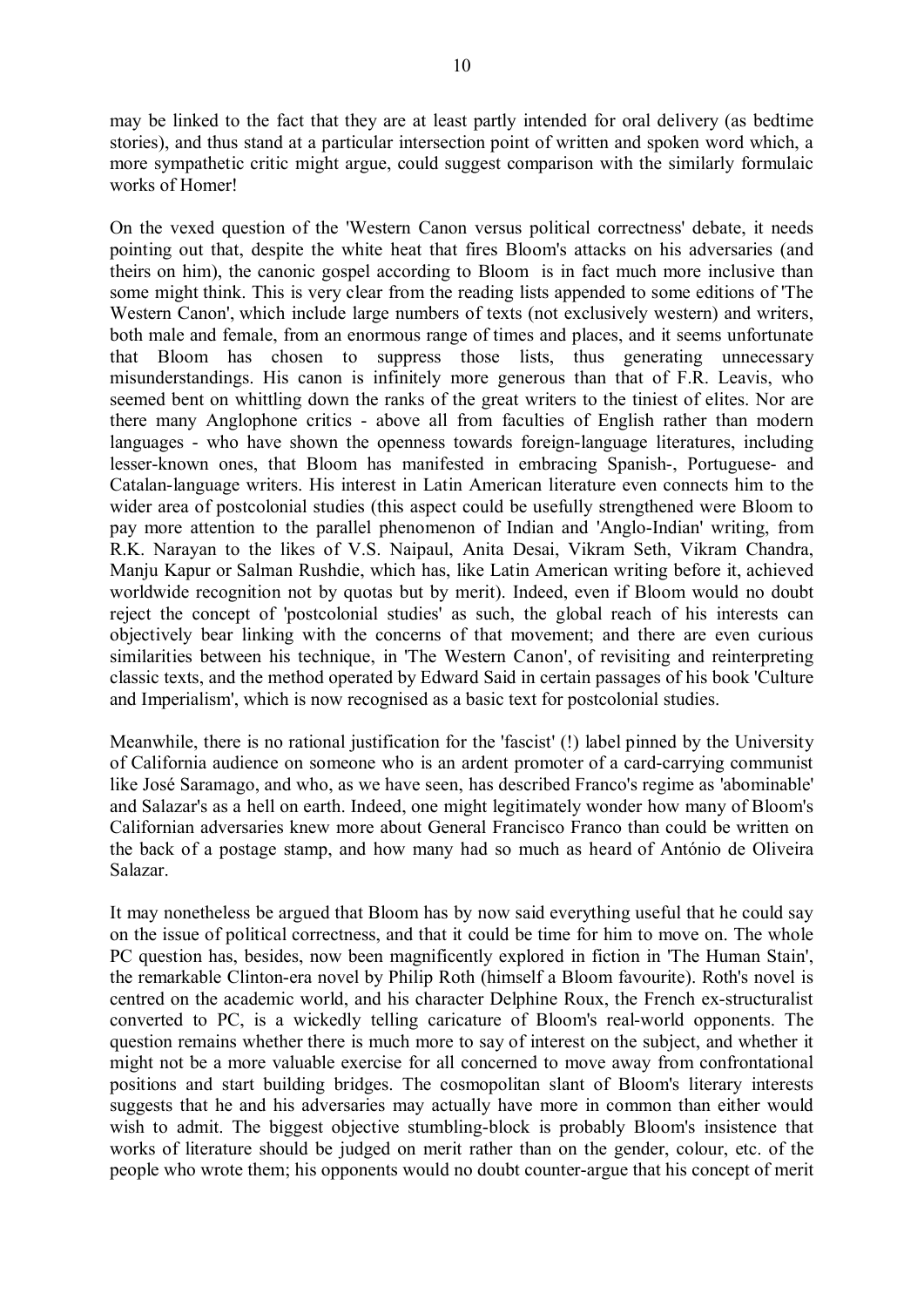is itself a white male construct, but given that many of the modern writers whom he champions are not precisely from 'central' or hegemonic cultures, it should surely be possible to evolve some more inclusive definition of merit which might satisfy all parties.

Political correctness, despite its tangible excesses and rigidities as pinpointed by Bloom and Roth, has at least had the not insubstantial merit of keeping literary studies alive in universities. While the aesthetic has to a large extent been displaced by the ideological, the world does still have humanities departments populated by people who believe that at least some creative writing is valuable enough for its study not to be pushed out of the university curriculum altogether. One may wonder if Bloom is, today, necessarily identifying the right enemy: political correctness may in fact pose far less of a danger to literary studies than does the insidious ideology of vocationalism.

By vocationalism, in the context of the humanities, I mean the ideologically motivated subordination of arts courses to reductivist, technicist, instrumentalist and parodically positivist and empiricist labour-market criteria and to crudely demagogic and populist pseudo-philosophies of 'relevance'. This can take the form of contaminating humanities courses by injecting totally alien discourses (one possible example, taken at random, being behaviourist psychology), or, in the case of modern languages courses, of downgrading and devaluing the literary component as being 'irrelevant' or 'useless'. This kind of wholesale poisoning of educational systems may, in the long term, prove far more inimical to the humanities than political correctness could ever be. The time is surely ripe for an international campaign against vocationalism, to be conducted above all on-line and in as many languages as possible, targeting in particular unnecessary vocationalist elements on first-degree courses (allowing that postgraduate vocational courses may in some cases form a legitimate bridge between the knowledge-oriented first degree and the empirical realities of the workplace). Such a project would in no way be incompatible with a Bloomian reading of literature, for anti-vocationalism is surely implicit, on one level or other, in every word that Harold Bloom writes.

### VII - PORTBOU: A HOLLYHOCK BLOOMS

Vocationalism is typically justified by reference to a simplistic notion of linear 'progress'; and when one speaks of linearism and wishes to criticise it, the example of Walter Benjamin inevitably springs to mind. It is curious that Bloom, when he speaks of the affinity between the Jewish and Catalan cultures, does not mention Benjamin, a Jew who died in tragic circumstances on Catalan soil in 1940. Benjamin's non-linear model of history, as unforgettably expounded, through the key image of the constellation, in the last work he wrote, the 'Theses on the Philosophy of History', offers a devastating critique of the false gods of 'progress'. His work in literary and cultural studies, whose crowning glory, the vast, unfinished 'Arcades Project', is now finally available in English, is grounded in a project of building bridges - of rescuing lost fragments of popular culture from oblivion and teasing out their latent significance, while at the same time not destroying, Taliban-like, the great artefacts of high culture, but re-reading and reappropriating them so that they can serve to liberate, and not oppress, the men and women who make up today's ordinary humanity. The kind of bridge-building exemplified by Benjamin's life's work could now form a valid pointer for a future-oriented evolution, in his own hands or others', of Harold Bloom's ideas. Meanwhile, at the cemetery in Portbou, on the Catalan side of the Franco-Spanish frontier, at the feet of the Pyrenees and overlooking the blue Mediterranean - there where the sea ends and the earth begins, right on the edge of Saramago's stone raft - next to the marble plaque